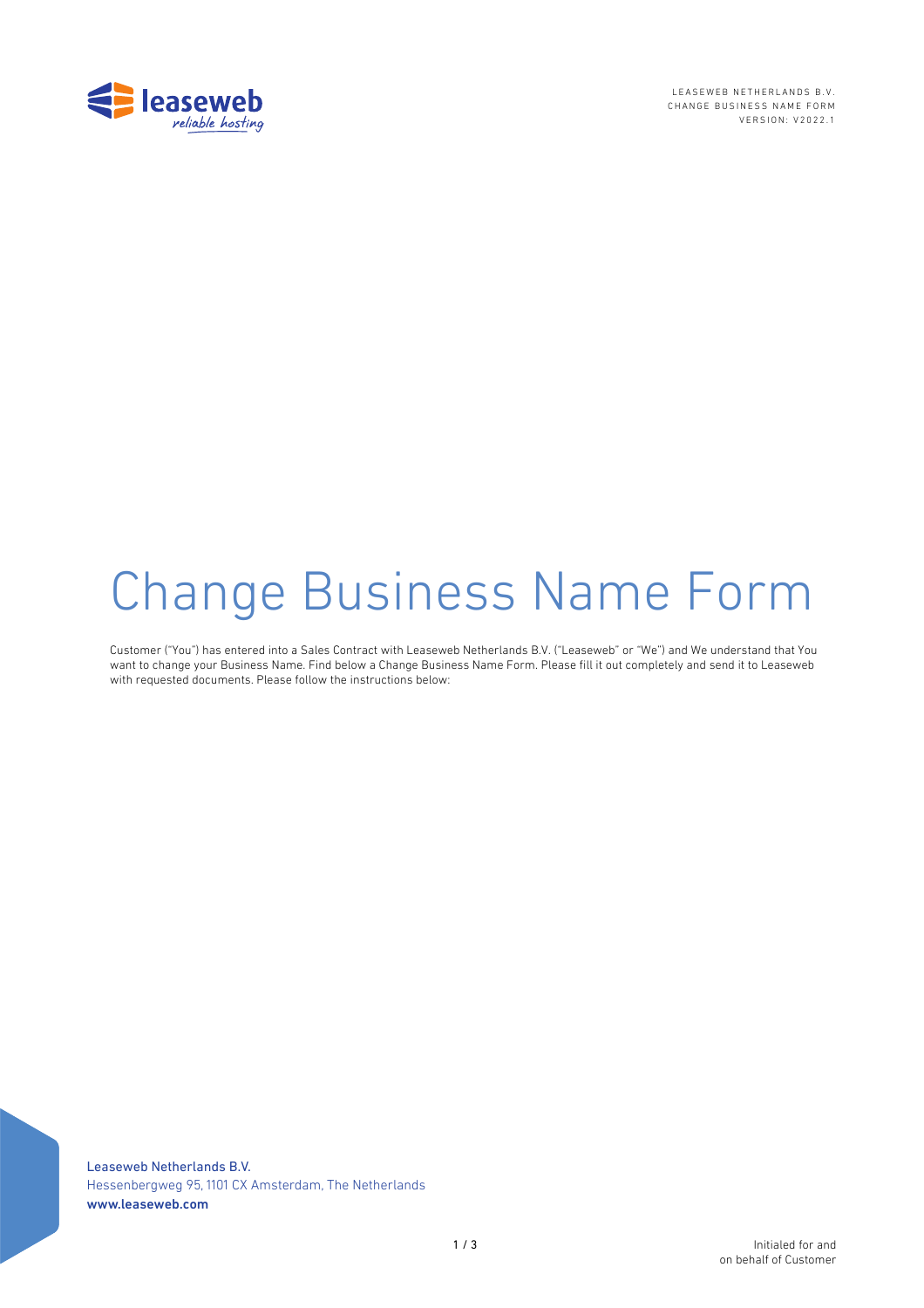

## Current Business Name

| Business name                |  |
|------------------------------|--|
| Leaseweb customer number     |  |
| Business registration number |  |
| Registered address           |  |
| VAT registration number      |  |

### New Business Name

| Authorised signatory                                                                                                                                                                                                                                                                                               |                                                                                                                                                                                                                                |
|--------------------------------------------------------------------------------------------------------------------------------------------------------------------------------------------------------------------------------------------------------------------------------------------------------------------|--------------------------------------------------------------------------------------------------------------------------------------------------------------------------------------------------------------------------------|
| this is the representative with power to sign a<br>Contract and to commit the company to a<br>binding Contract, which is publicly available<br>e.g. company registry.<br>**Please use a generic email address for<br>purpose of avoiding risk of personal data use<br>whereby Leaseweb pursues privacy by default. |                                                                                                                                                                                                                                |
|                                                                                                                                                                                                                                                                                                                    |                                                                                                                                                                                                                                |
|                                                                                                                                                                                                                                                                                                                    |                                                                                                                                                                                                                                |
|                                                                                                                                                                                                                                                                                                                    | Business mobile number that the control of the control of the control of the control of the control of the control of the control of the control of the control of the control of the control of the control of the control of |

#### Terms and conditions:

#### APPLICABLE CONTRACT DOCUMENTATIONS

**1.1.** Customer is aware that Leaseweb applies Sales Terms and Conditions, which Sales Terms and Conditions include provisions to ensure compliance with the General Data Protection Regulation, and Policies with respect to the use of its Services and that such are applicable to – and part of - the Sales Contract. Customer is further aware that the scope and nature of the services offered by Leaseweb are set forth in the Services Specifications, that the performance parameters or service levels with respect to the services offered by Leaseweb are set forth in the Support and Service Levels; and that such are applicable to -and part of- the Sales Contract.

**1.2.** Customer hereby assume and agree that the Sales Terms and Conditions, the Policies, Services Specifications, Support and Service Levels and the applicable privacy statement have been made available electronically and are published at https://www.leaseweb.com/legal.

Leaseweb Netherlands B.V. Hessenbergweg 95, 1101 CX Amsterdam, The Netherlands www.leaseweb.com